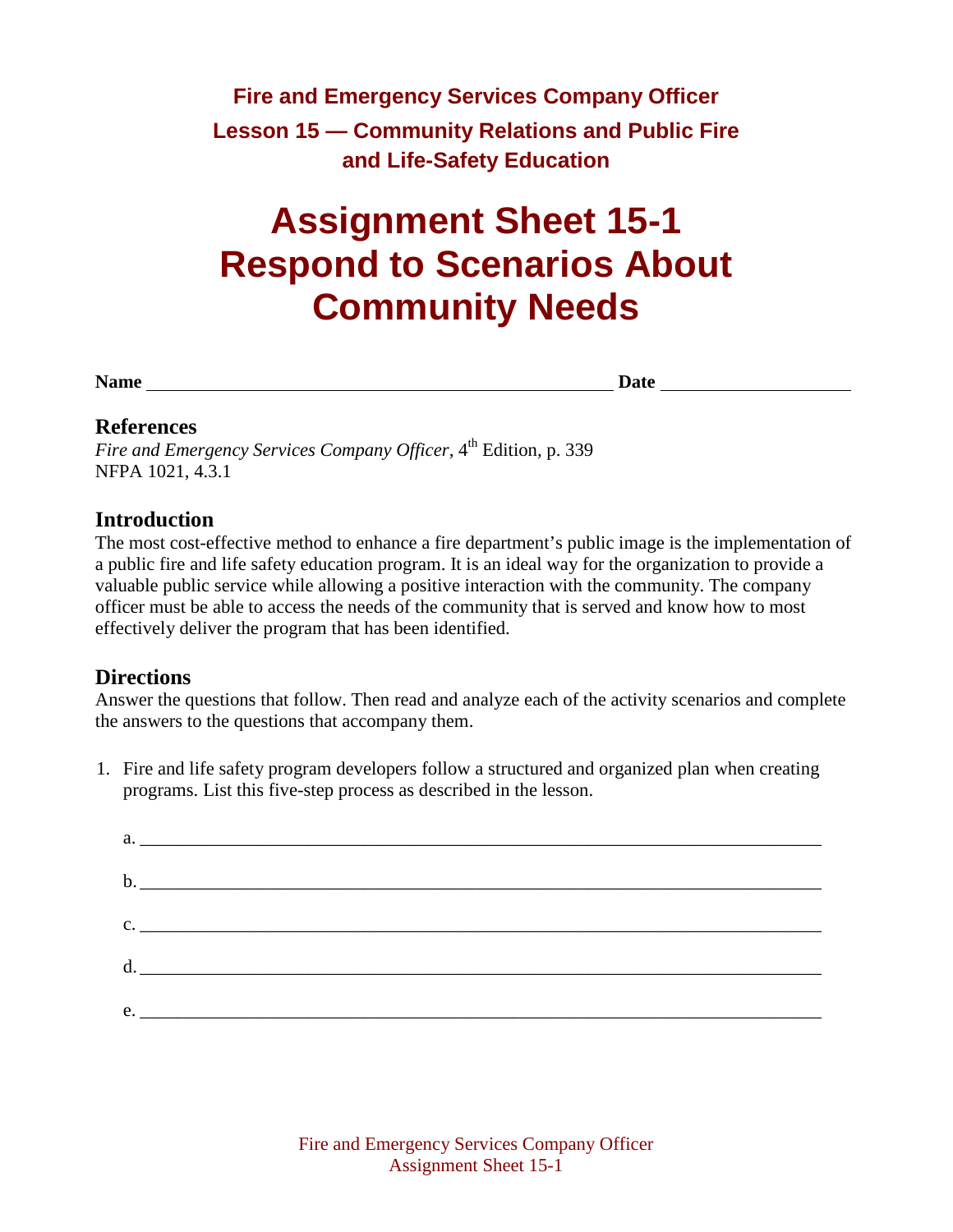2. Define the terms hazard and risk as they relate to fire and life safety education.

a.  $\frac{1}{2}$  . The same set of  $\frac{1}{2}$  is the same set of  $\frac{1}{2}$  is the same set of  $\frac{1}{2}$  is the same set of  $\frac{1}{2}$  is the same set of  $\frac{1}{2}$  is the same set of  $\frac{1}{2}$  is the same set of  $\frac{1}{2}$  is the  $\mathbf b$ .

#### **Wildland/Interface Fire Safety**

Anytown is located in an area adjacent to a large wildland area. Current development and expected future growth is expanding the city into portions of this timber- and brush-covered area. Large slash piles have been created by the construction of new roads and are located throughout the development. Due to the quantity of debris, removal has been extremely slow. As the company officer for Fire Station 7, you are concerned that the residents of the new developments are not preparing their property to defend against wildland/interface fires. City code enforcement officials have also expressed concern about these conditions but have not been able to get the developers to remove the piles. To add to the danger, while attempting to keep the rustic outdoor appearance to their homes, many of the new owners have allowed tree canopies to grow over the top of their roofs. Additionally, light-fuels, grasses, weeds and small brush vegetation is being allowed to grow up to the sides of the houses. The development is also served by the city water system that has been extended from adjacent portions of the city. Water pressure is low because planned new storage reservoirs have not been constructed.

The fire department has purchased a brush fire response vehicle and assigned it to Fire Station 7. The unit is cross staffed by Engine 7 personnel and responds as a paired unit for brush or forest fires. Station 7 is the closest station to the new developments, but as development proceeds and population increases in the wildland area an additional station and staffing will be necessary. The new station is planned for construction in three years.

3. Identify the major community fire and life-safety problems presented by these new developments?

| a.             | <u> 1980 - Jan Samuel Barbara, margaret ar brezhon eo ar brezhon en an dan da brezhon en an da brezhon e vez an </u> |
|----------------|----------------------------------------------------------------------------------------------------------------------|
|                |                                                                                                                      |
| b.             |                                                                                                                      |
| $\mathbf{c}$ . |                                                                                                                      |
|                |                                                                                                                      |
| d<br>u         |                                                                                                                      |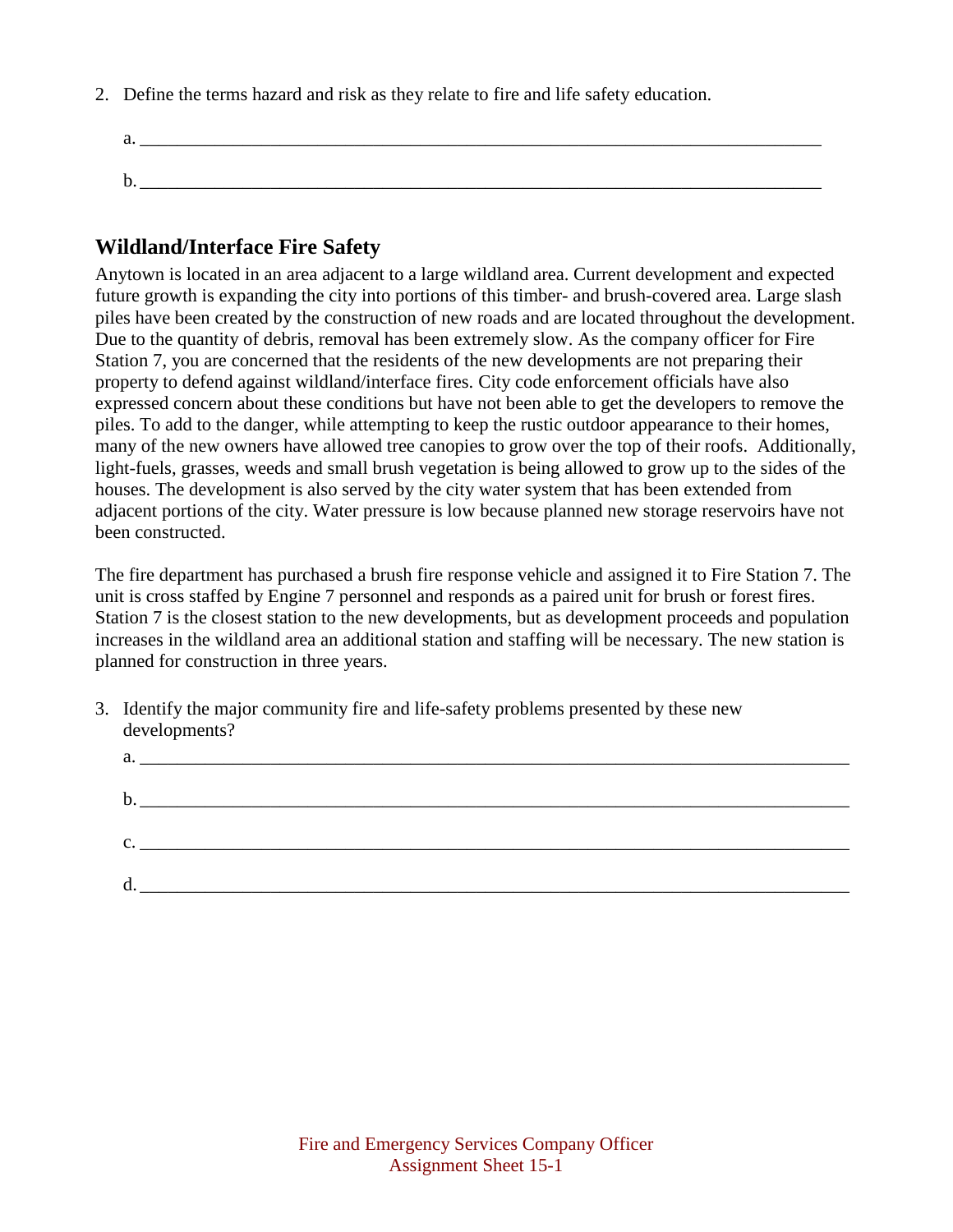4. Using the five-step planning process, how would you develop a program that meets the needs of the community as it is described in the scenario 1? Explain the elements for each step in the process and how you would apply them.

| a. |  |  |  |
|----|--|--|--|
|    |  |  |  |
|    |  |  |  |
|    |  |  |  |
|    |  |  |  |
|    |  |  |  |
| c. |  |  |  |
|    |  |  |  |
|    |  |  |  |
|    |  |  |  |
|    |  |  |  |
|    |  |  |  |
|    |  |  |  |
| e. |  |  |  |
|    |  |  |  |
|    |  |  |  |

### **Fire Prevention in Culturally Diverse Neighborhoods**

You are the company officer assigned to Engine 6 in the southwest portion of the City of Anytown. This section of the city is composed of a culturally diverse neighborhoods. The area is home to several ethnic groups that have lived there for generations. These groups include a large Asian population. Many of those who live in this portion of the city trace their heritage to China, Korea, and Vietnam. Though the area is affluent, with thriving businesses, ethnicity prevails in localized areas and enclaves. The language that is spoken by a particular ethnic group predominates within their own areas. Communication has become a problem for the fire department when responding into these neighborhoods. You have become concerned after responding to several instances where cooking fires have occurred as the result of improper safety measures having been employed by the occupants. These have included the use of unventilated charcoal fires inside of homes and businesses; the improper disposal of charcoal and wood embers following food preparation; and, the use of non-approved cooking appliances within commercial restaurants.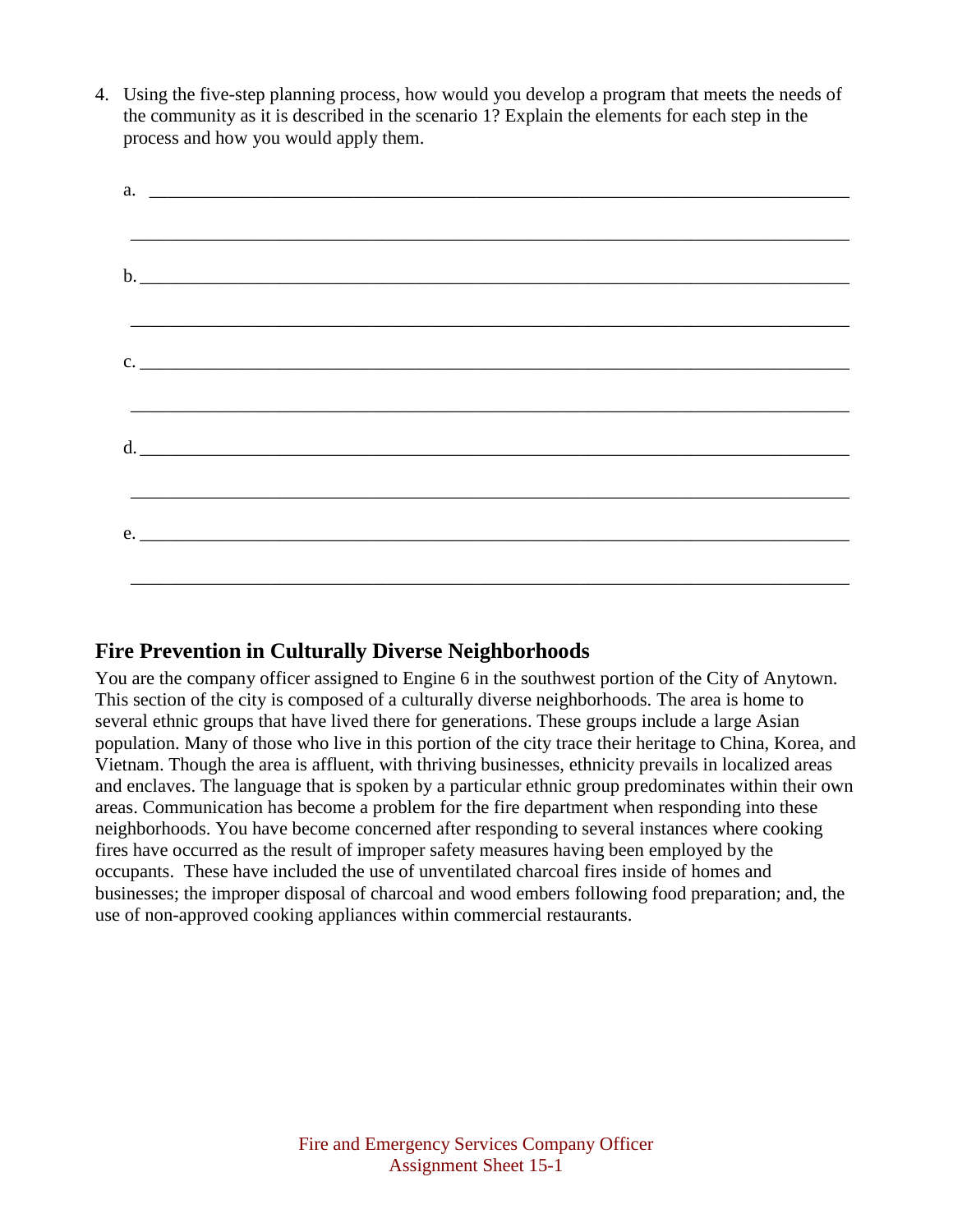| $a.$ $\overline{\phantom{a}}$                                                                |
|----------------------------------------------------------------------------------------------|
|                                                                                              |
| $c.$ $\overline{\phantom{a}}$                                                                |
| d.                                                                                           |
| e.                                                                                           |
| $f.$ $\overline{\phantom{a}}$                                                                |
|                                                                                              |
|                                                                                              |
|                                                                                              |
| 6. Describe the benefits of having a diverse population to a community.                      |
|                                                                                              |
|                                                                                              |
|                                                                                              |
|                                                                                              |
| c.                                                                                           |
|                                                                                              |
| 7. Explain the barriers that may be created by having a diverse population in the community. |
|                                                                                              |
|                                                                                              |
|                                                                                              |
|                                                                                              |
| $c.$ $\overline{\phantom{a}}$                                                                |
|                                                                                              |
|                                                                                              |

5. List the cultural classifications that define diversity as identified in the lesson.